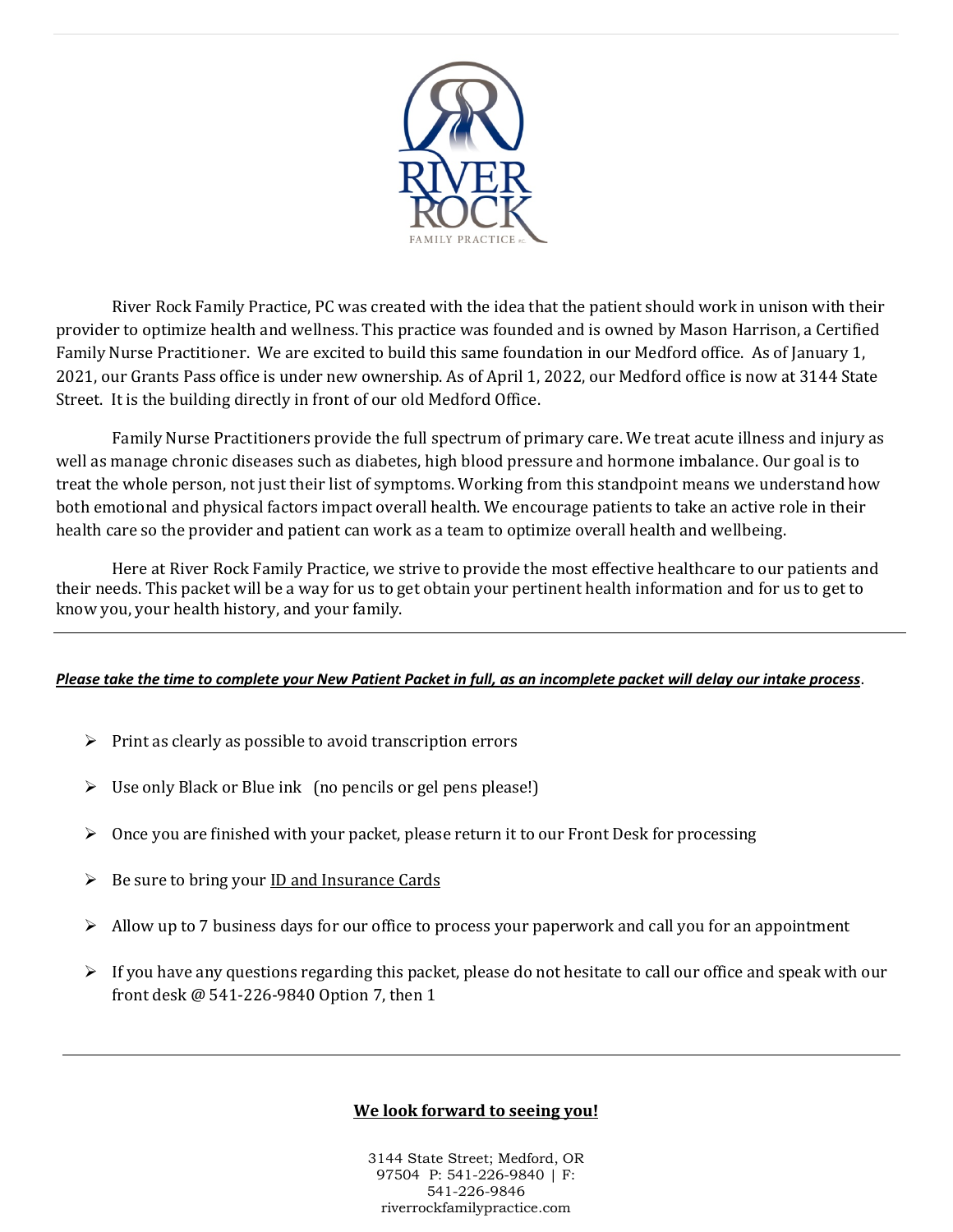

# **New Patient Paperwork**

Welcome to River Rock Family Practice, and thank you for considering us to be your healthcare professionals. We are committed to providing the best, most comprehensive care possible. Please fill out this New Patient Questionnaire in full, an incomplete packet will delay our intake process.

# **Patient information:**

| Race: Decline White/Caucasian American Indian/Alaska Native Black/African American Asian                                              |  |  |  |  |  |  |  |  |
|---------------------------------------------------------------------------------------------------------------------------------------|--|--|--|--|--|--|--|--|
|                                                                                                                                       |  |  |  |  |  |  |  |  |
| Ethnicity: Declined Hispanic or Latino Not Hispanic or Latino                                                                         |  |  |  |  |  |  |  |  |
| Is the patient under the age of 18? $\degree$ No $\degree$ *If yes, please list parent/guardian information below $\Downarrow$        |  |  |  |  |  |  |  |  |
|                                                                                                                                       |  |  |  |  |  |  |  |  |
|                                                                                                                                       |  |  |  |  |  |  |  |  |
|                                                                                                                                       |  |  |  |  |  |  |  |  |
|                                                                                                                                       |  |  |  |  |  |  |  |  |
|                                                                                                                                       |  |  |  |  |  |  |  |  |
|                                                                                                                                       |  |  |  |  |  |  |  |  |
| <b>Contact Information:</b>                                                                                                           |  |  |  |  |  |  |  |  |
|                                                                                                                                       |  |  |  |  |  |  |  |  |
|                                                                                                                                       |  |  |  |  |  |  |  |  |
|                                                                                                                                       |  |  |  |  |  |  |  |  |
| Preferred Method of Contact? Home Phone Cell Phone Work Phone Email                                                                   |  |  |  |  |  |  |  |  |
| May we leave a voicemail? Yes No                                                                                                      |  |  |  |  |  |  |  |  |
| <b>Clinical Information</b><br>Containing $\rightarrow$ <b>Appointment Reminders</b><br>Financial Information (Select all that apply) |  |  |  |  |  |  |  |  |
| 3144 State Street; Medford, OR 97504<br>P: 541-226-9840   F: 541-226-9846<br>riverrockfamilypractice.com                              |  |  |  |  |  |  |  |  |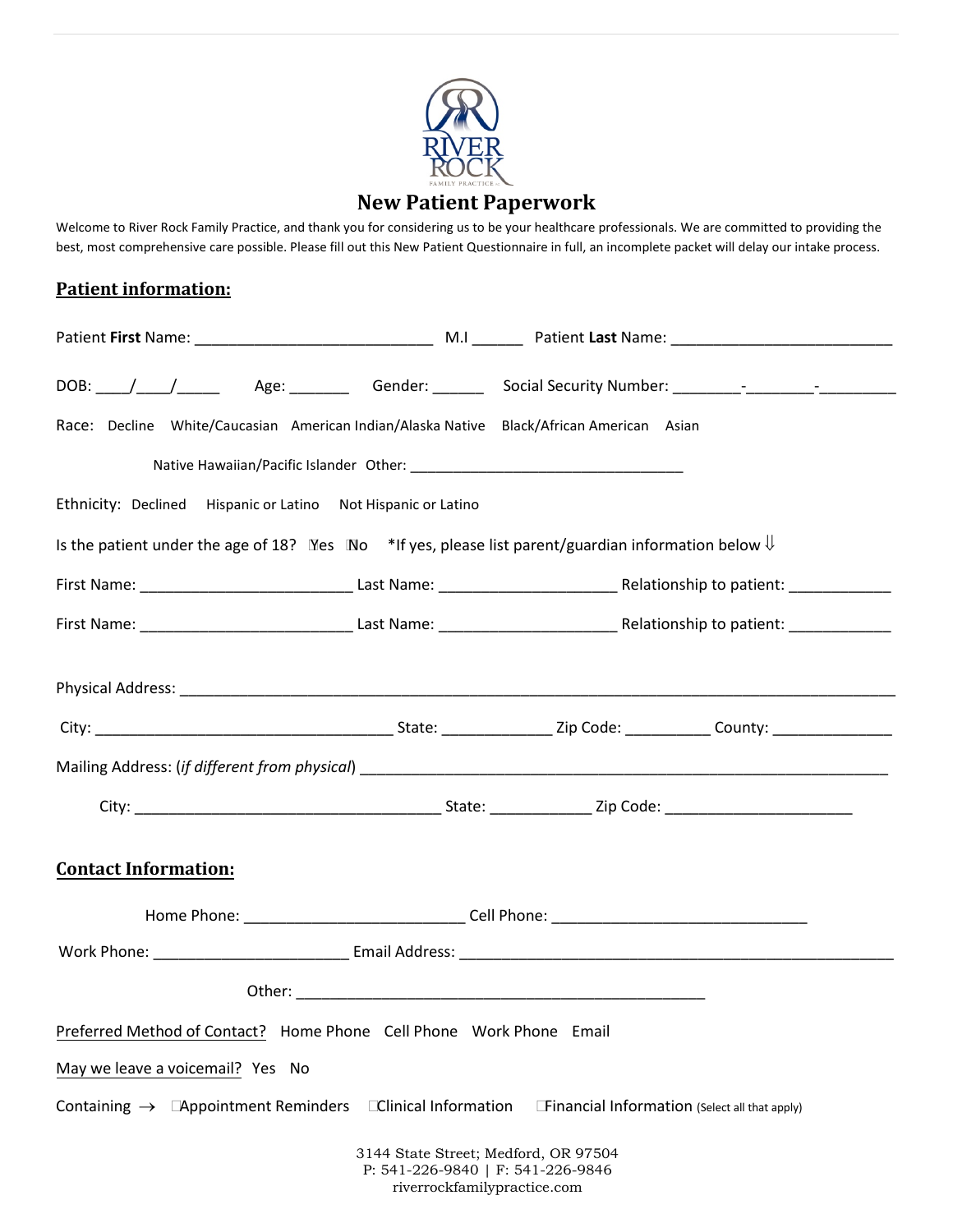

# **Patient information continued:**

| Marital Status: □ Single □ Married □ Divorced □ Separated □ Widowed                                              |                                                                                  |  |  |                                                                 |  |           |  |  |
|------------------------------------------------------------------------------------------------------------------|----------------------------------------------------------------------------------|--|--|-----------------------------------------------------------------|--|-----------|--|--|
| Employment Status: □ Employed □ Self-employed                                                                    |                                                                                  |  |  | $\Box$ Unemployed $\Box$ Disabled $\Box$ Retired $\Box$ Student |  |           |  |  |
| May we contact you at work? $\square$ Yes $\square$ No Work Phone:                                               |                                                                                  |  |  |                                                                 |  |           |  |  |
|                                                                                                                  |                                                                                  |  |  |                                                                 |  |           |  |  |
|                                                                                                                  |                                                                                  |  |  |                                                                 |  |           |  |  |
|                                                                                                                  |                                                                                  |  |  |                                                                 |  |           |  |  |
|                                                                                                                  |                                                                                  |  |  |                                                                 |  |           |  |  |
| <b>Emergency Contact 1:</b>                                                                                      | Initial here if we can disclose health information to this person: (Initials)    |  |  |                                                                 |  |           |  |  |
|                                                                                                                  |                                                                                  |  |  |                                                                 |  |           |  |  |
|                                                                                                                  |                                                                                  |  |  |                                                                 |  |           |  |  |
| <b>Emergency Contact 2:</b> <i>Initial here if we can disclose health information to this person:</i> (Initials) |                                                                                  |  |  |                                                                 |  |           |  |  |
|                                                                                                                  |                                                                                  |  |  |                                                                 |  |           |  |  |
|                                                                                                                  |                                                                                  |  |  |                                                                 |  |           |  |  |
|                                                                                                                  |                                                                                  |  |  |                                                                 |  |           |  |  |
| <b>Insurance Information:</b>                                                                                    |                                                                                  |  |  |                                                                 |  |           |  |  |
| *Do you have health insurance? DYes DNo                                                                          |                                                                                  |  |  |                                                                 |  |           |  |  |
| *is your insurance either: $\bigcirc$ Medicare $\bigcirc$ Medicaid/OHP $\bigcirc$ Neither Initial here:          |                                                                                  |  |  |                                                                 |  |           |  |  |
|                                                                                                                  |                                                                                  |  |  |                                                                 |  |           |  |  |
|                                                                                                                  | Subscriber/Member ID#: ______________________________                            |  |  |                                                                 |  |           |  |  |
|                                                                                                                  |                                                                                  |  |  |                                                                 |  |           |  |  |
|                                                                                                                  |                                                                                  |  |  |                                                                 |  |           |  |  |
|                                                                                                                  |                                                                                  |  |  |                                                                 |  |           |  |  |
|                                                                                                                  | Are you the subscriber/policy holder? $\square$ Yes $\square$ No                 |  |  | Are you the subscriber/policy holder? $\square$ Yes             |  | $\Box$ No |  |  |
| *If no, who is the subscriber/policy holder?                                                                     |                                                                                  |  |  | *If no, who is the subscriber/policy holder?                    |  |           |  |  |
|                                                                                                                  | Name: __________________________________ DOB: __________________________________ |  |  |                                                                 |  |           |  |  |
|                                                                                                                  |                                                                                  |  |  |                                                                 |  |           |  |  |

3144 State Street; Medford, OR 97504 P: 541-226-9840 | F: 541-226-9846 riverrockfamilypractice.com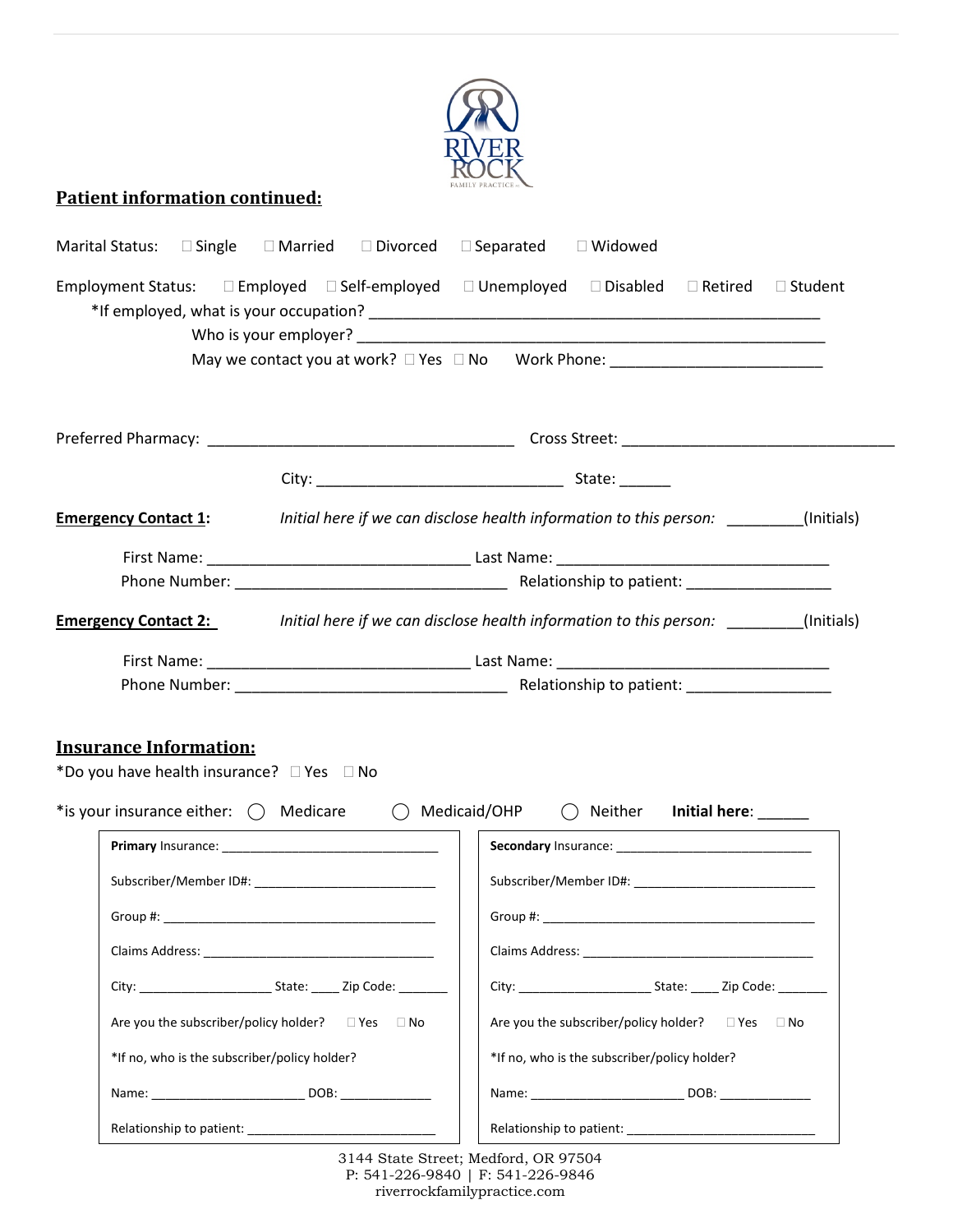

# **Health History Information**

Please complete the following forms regarding your present and past medical history in full. Incomplete forms can cause a delay in our intake process.

#### **Medications/Prescriptions:**

Please list all of your current medications, **including** over the counter, herbs and vitamins  $\bigcirc$  Check here for **None** 

| <b>Medication Name</b> | Dosage | How often? |
|------------------------|--------|------------|
|                        |        |            |
|                        |        |            |
|                        |        |            |
|                        |        |            |
|                        |        |            |
|                        |        |            |
|                        |        |            |
|                        |        |            |
|                        |        |            |
|                        |        |            |
|                        |        |            |

\*If you need additional space, please use the back of this form

#### **Allergies:**

\*Please check all that apply and list reaction to each allergy selected  $\bigcirc$  Check here for *No Allergies* 

|        | <b>MEDICATION:</b>       | <b>Reaction:</b> |        | <b>MEDICAL SUPPLIES:</b>                    | <b>Reaction:</b> |        | FOOD:                              | <b>Reaction:</b> |
|--------|--------------------------|------------------|--------|---------------------------------------------|------------------|--------|------------------------------------|------------------|
| $\Box$ | <b>NO Drug Allergies</b> | N/A              | п      | <b>No Other Medical</b><br><b>Allergies</b> | N/A              | о      | <b>NO Food</b><br><b>Allergies</b> | N/A              |
| □      | Acetaminophen            |                  | $\Box$ | Adhesive Tape                               |                  | о      | Corn                               |                  |
| $\Box$ | Antibiotic               |                  | $\Box$ | Iodine                                      |                  | $\Box$ | Dairy                              |                  |
| Ω      | Aspirin                  |                  | O      | Latex                                       |                  | 0      | Egg                                |                  |
| $\Box$ | Epinephrine              |                  | $\Box$ | Mercury                                     |                  | $\Box$ | Gluten                             |                  |
| $\Box$ | Ibuprofen                |                  | Ω      | Sulfa                                       |                  | о      | <b>Nuts</b>                        |                  |
| $\Box$ | <b>NSAIDS</b>            |                  | 0      | Other:                                      |                  | 0      | Shellfish                          |                  |
| $\Box$ | Opioids                  |                  |        |                                             |                  | о      | Wheat                              |                  |
| $\Box$ | Penicillin               |                  |        |                                             |                  | о      | Other Food<br>Allergies            |                  |
| П      | <b>Statins</b>           |                  |        |                                             |                  |        |                                    |                  |
| $\Box$ | Tylenol                  |                  |        |                                             |                  |        |                                    |                  |
| □      | Other Drug:              |                  |        |                                             |                  |        |                                    |                  |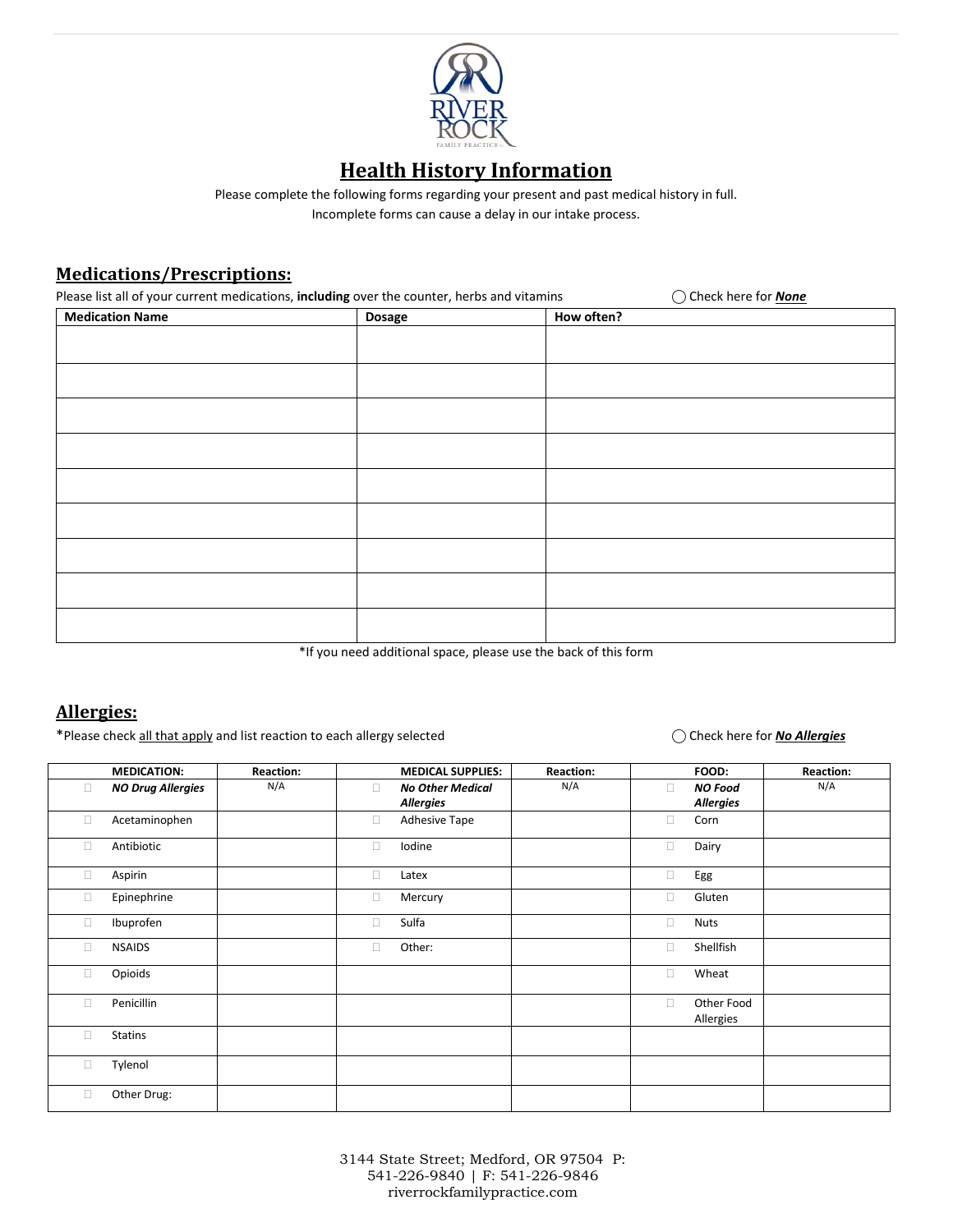

# **Health History Information**

Please complete the following forms regarding your present and past medical history in full.

Incomplete forms can cause a delay in our intake process.

# **Past and Current Medical History:**

(Check all that apply)  $\bigcirc$  Check here for **None** 

|   | <b>AIDS</b>             | $\Box$ | <b>Diverticulitis</b>                | ш            | Osteoporosis            |
|---|-------------------------|--------|--------------------------------------|--------------|-------------------------|
|   | Anemia                  |        | <b>Dizziness</b>                     |              | Peptic Ulcer            |
|   | <b>Anxiety Disorder</b> | $\Box$ | Eczema                               | u            | Psoriasis               |
|   | Arthritis               |        | <b>Esophageal Reflux</b>             |              | <b>PTSD</b>             |
|   | Asthma                  |        | Fibromyalgia                         |              | Sleep Apnea             |
| П | <b>Back Pain</b>        | $\Box$ | Gallstones                           | $\mathbf{L}$ | Stroke                  |
|   | <b>Bipolar Disorder</b> |        | <b>Hepatitis</b>                     | □            | <b>Thyroid Disorder</b> |
| П | Cardiac Arrest          |        | High Cholesterol                     | ш            | Vomiting                |
|   | Chest Pain              |        | High Blood Pressure                  | Ш            |                         |
| П | <b>COPD</b>             | $\Box$ | Insomnia                             | п            |                         |
| П | Chronic Pain Syndrome   |        | Kidney Disease                       | п            |                         |
| Ш | Deep Vein Thrombosis    |        | Liver Disease                        | П            |                         |
| г | Depression              |        | <b>Migraines</b>                     | П            |                         |
|   | Diabetes Type I         |        | Heart Attack (Myocardial Infarction) |              |                         |
|   | Diabetes Type II        |        | Nausea                               |              |                         |

#### Surgical History:

#### (Check all that apply) ⃝ Check here for *None*

| <b>Procedure:</b>       | Year | Procedure:               | Year | <b>Procedure:</b>         | Year | Procedure:            | Year |
|-------------------------|------|--------------------------|------|---------------------------|------|-----------------------|------|
| Appendectomy            |      | <b>Blood Transfusion</b> |      | Mastectomy - Bilateral    |      | <b>Tubal Ligation</b> |      |
| Amputation              |      | Colonoscopy              |      | Mastectomy - Left Breast  |      | <b>NONE</b>           |      |
| Back Surgery - Cervical |      | C-Section                |      | Mastectomy - Right Breast |      |                       |      |
| Back Surgery - Lumbar   |      | Hernia Repair            |      | Melanoma Removal          |      |                       |      |
| Back Surgery - Thoracic |      | Hysterectomy             |      | PE Tubes                  |      |                       |      |
|                         |      |                          |      |                           |      |                       |      |

\*if you need more space, please use the back of this form

## **Hospitalizations:**

(admissions only) ⃝ Check here for *None*

| Year/When? | Procedure/Why? | Hospital/Where? |
|------------|----------------|-----------------|
|            |                |                 |
|            |                |                 |
|            |                |                 |
|            |                |                 |
|            |                |                 |

\*If you need more space, please use the back of this form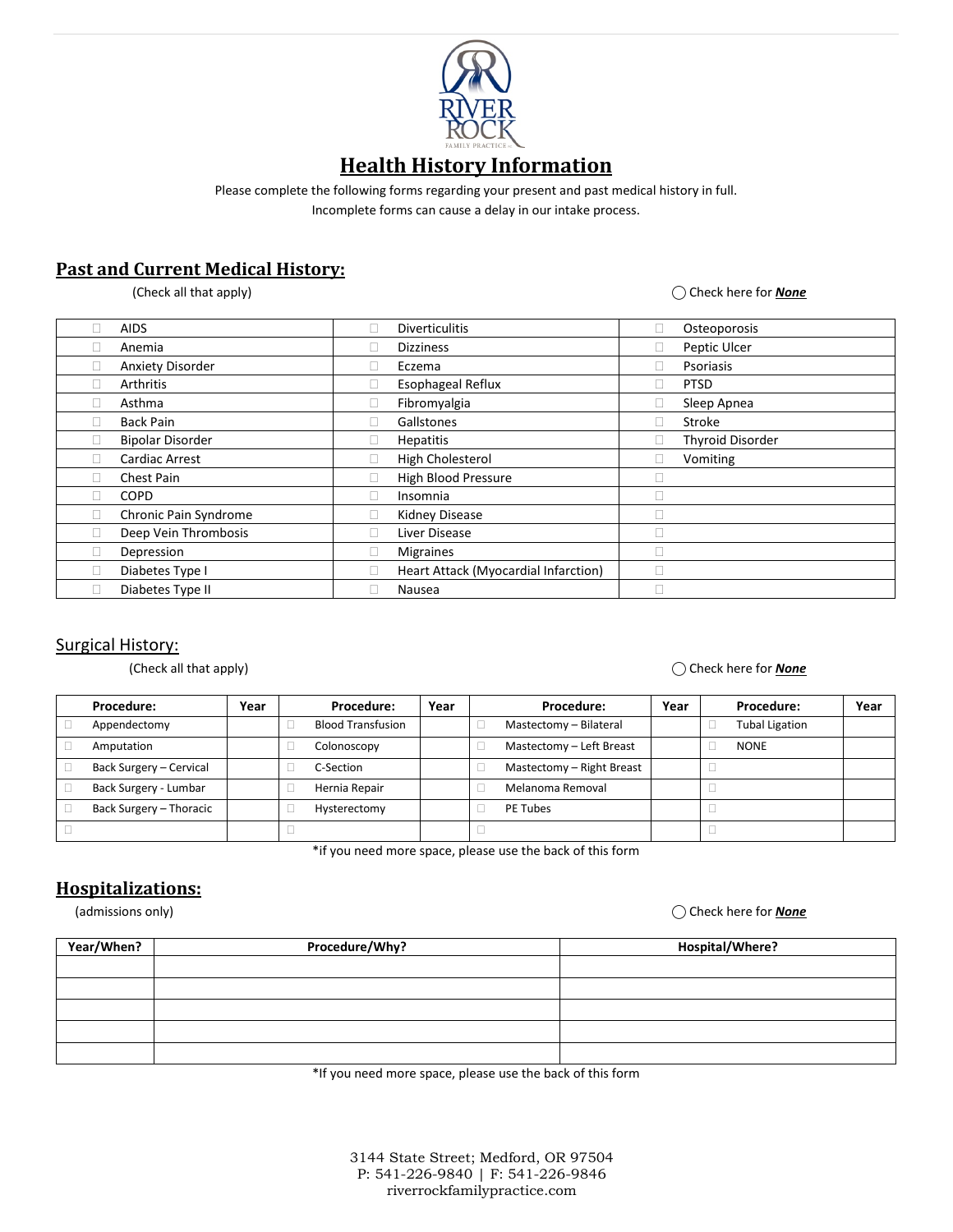

# **Health History Information**

Please complete the following forms regarding your present and past medical history in full.

Incomplete forms can cause a delay in our intake process.

## **Family Health History:**

Please list your pertinent family history below.

Be sure to specify how they are related to you, i.e.: mother, father, aunt, uncle  $\bigcirc$  Check here for *None/Unknown* 

| Condition: | Who? | <b>Maternal or Paternal</b> | <b>Condition:</b> | Who? | <b>Maternal or Paternal</b> |
|------------|------|-----------------------------|-------------------|------|-----------------------------|
|            |      |                             |                   |      |                             |
|            |      |                             |                   |      |                             |
|            |      |                             |                   |      |                             |
|            |      |                             |                   |      |                             |
|            |      |                             |                   |      |                             |
|            |      |                             |                   |      |                             |
|            |      |                             |                   |      |                             |

# **Last Preventative Procedures/Exams:**

|                                                    | <u>Never</u> | 0-6 months | 6-12 months | 1-4 years | 5+ years |
|----------------------------------------------------|--------------|------------|-------------|-----------|----------|
| <b>Blood Draw/ Labwork</b>                         |              |            |             |           |          |
| Colonoscopy                                        |              |            |             |           |          |
| Mammogram                                          |              |            |             |           |          |
| <b>Physical Exam or</b><br><b>Well Child Check</b> |              |            |             |           |          |

Do you have a Will, POLST or Advanced Directive?  $\Box$  Yes  $\Box$  No

\*if No, would you like more information?  $\Box$  Yes  $\Box$  No

### **Social History:**

| Smoking Status? $\Box$ Current, every day* $\Box$ Current, some days $\Box$ Never |  | $\Box$ Former*      |
|-----------------------------------------------------------------------------------|--|---------------------|
| *when did you start?                                                              |  | *when did you quit? |

How many cigarettes do you smoke per day on average?

3144 State Street; Medford, OR 97504 P: 541-226-9840 | F: 541-226-9846 riverrockfamilypractice.com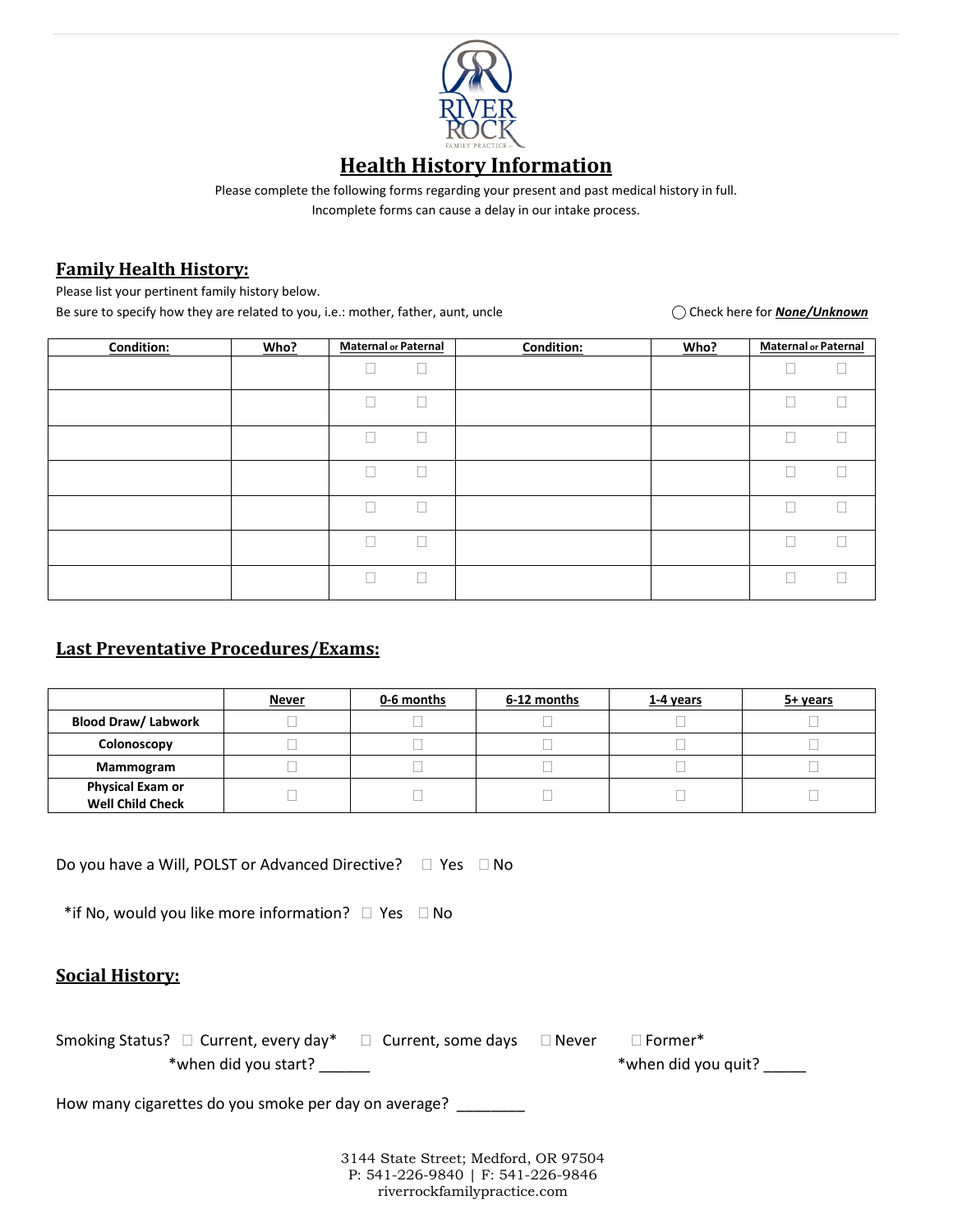

# **PBM Consent**

#### E- PRESCRIBING PBM CONSENT FORM

ePrescribing is defined as a provider's ability to electronically send an accurate, error free, and understandable prescription directly to a pharmacy. Congress has determined that the ability to electronically send prescriptions is an important element in improving the quality of patient care.

Benefits data are maintained for health insurance providers by organizations known as Pharmacy Benefits Managers (PBM). PBM's are third party administrators of prescription drug programs whose primary responsibilities are processing and paying prescription drug claims. They also develop and maintain formularies, which are lists of dispensable drugs covered by a particular drug benefit plan.

The Medicare Modernization Act (MMA) 2003 listed standards that have been included in an ePrescribe program. These include:

- Formulary and benefit transactions gives the prescriber information about which drugs are covered by the drug benefit plan.
- **Medication history transactions provides the provider with information about medications the patient** is already taking prescribed by any provider, to minimize the number of adverse drug events.

By signing this consent form you are agreeing that River Rock Family Practice can request and use your prescriptions medication history from other healthcare provider and/or third party pharmacy benefit payers for treatment purposes.

#### **Check one:**

□ I accept

□ I Decline

| Signature:                                | Date: |                                                                                                              |  |  |  |  |  |
|-------------------------------------------|-------|--------------------------------------------------------------------------------------------------------------|--|--|--|--|--|
| (Patient/Patient Representative/Guardian) |       |                                                                                                              |  |  |  |  |  |
| Description of Authority:                 |       | Self                                                                                                         |  |  |  |  |  |
|                                           |       | <b>Patient Representative</b>                                                                                |  |  |  |  |  |
|                                           |       | <b>Guardian</b>                                                                                              |  |  |  |  |  |
|                                           |       | 3144 State Street; Medford, OR 97504<br>P: $541-226-9840$   F: $541-226-9846$<br>riverrockfamilypractice.com |  |  |  |  |  |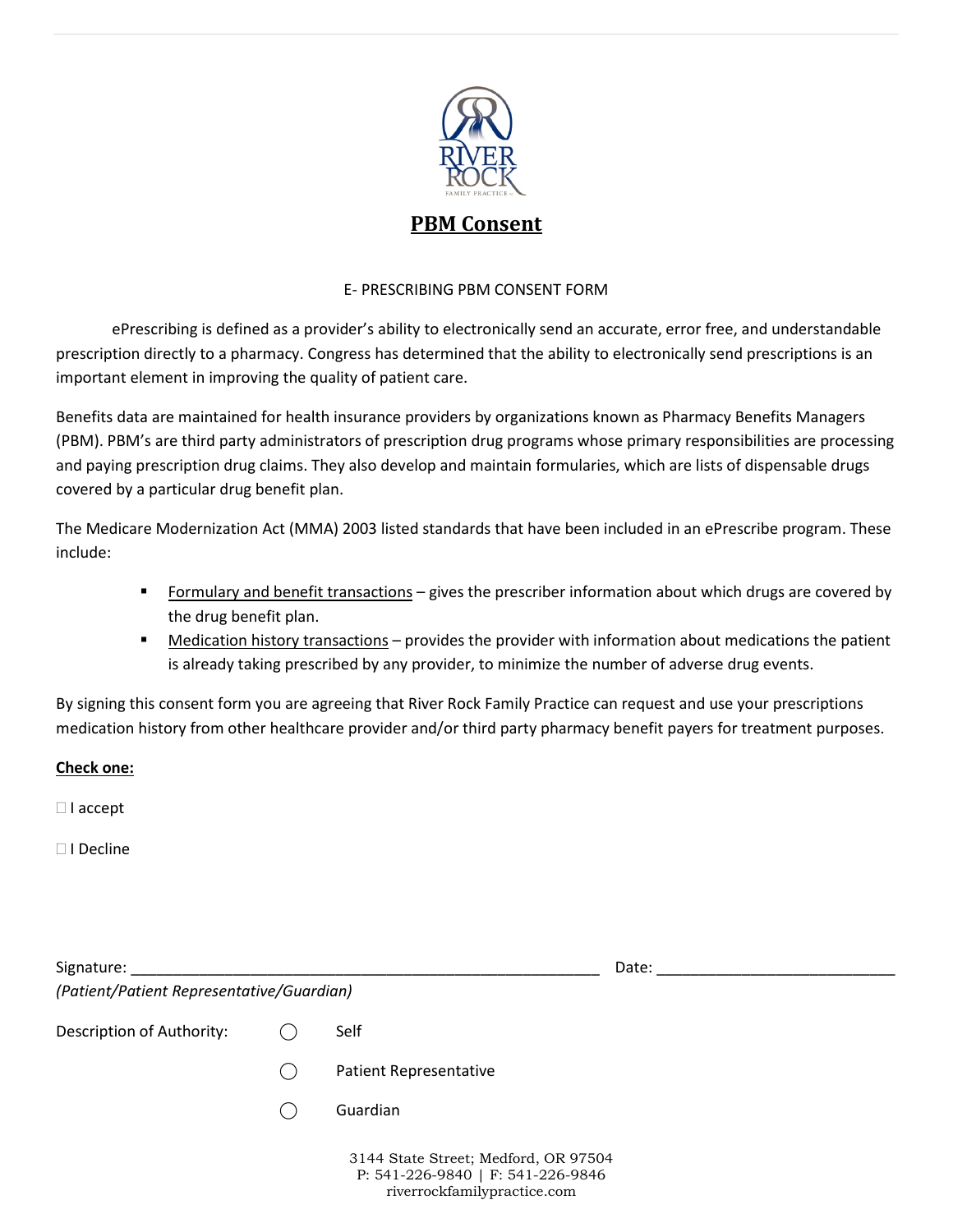

### **Acknowledgment and Consent**

I understand that River Rock Family Practice, P.C. (referred to below as "This Practice") will use and disclose health information about me.

I understand that my health information may include information both created and received by the practice, may be in the form of written or electronic records or spoken words and may include information about my health history, health status, symptoms, examinations, test results, diagnoses, treatments, procedures, prescriptions and similar types of health-related information.

I understand and agree that This Practice may use and disclose y health information in order to:

- **Make decisions about and plan for my for my care and treatment;**
- Refer to, consult with, coordinate among, and manage along with other health care providers for my care and treatment;
- Determine my eligibility for health plan or insurance coverage, and submit bills, claims and other related information to insurance companies or others who may be responsible to pay for some or all of my health care; and
- Perform various office, administrative and business functions that support my provider's efforts to prove me with, arrange and be reimbursed to quality, cost-effective health care.

I also understand that I have the right to receive and review a written description of how This Practice will handle health information about me. This written description is known as a Notice of Privacy Practices and describes the uses and disclosures of health information made and the information practices followed by the employees, staff and other office personnel of This Practice, and my rights regarding my health information.

I understand that the Notice of Privacy Practices may be revised from time to time, and that I am entitled to receive a copy of any revised Notice of Privacy Practices. I also understand that a copy of the most current version of This Practice's Notice of Privacy Practices in effect will be posted in waiting/reception area.

I understand that I have the right to ask that some or all of my health information not be used or disclosed in the manner described in the Notice of Privacy Practices, and I understand that This Practice is not required by law to agree to such requests.

#### **By signing below, I agree that I have reviewed and understand the information above and that I have received a copy of the Notice of Privacy Practices.**

| Signature:                                |                                                                                                              | Date:                         |
|-------------------------------------------|--------------------------------------------------------------------------------------------------------------|-------------------------------|
| (Patient/Patient Representative/Guardian) |                                                                                                              |                               |
| Description of Representatives Authority: |                                                                                                              | Self                          |
|                                           |                                                                                                              | <b>Patient Representative</b> |
|                                           |                                                                                                              | Guardian                      |
|                                           | 3144 State Street; Medford, OR 97504<br>P: $541-226-9840$   F: $541-226-9846$<br>riverrockfamilypractice.com |                               |